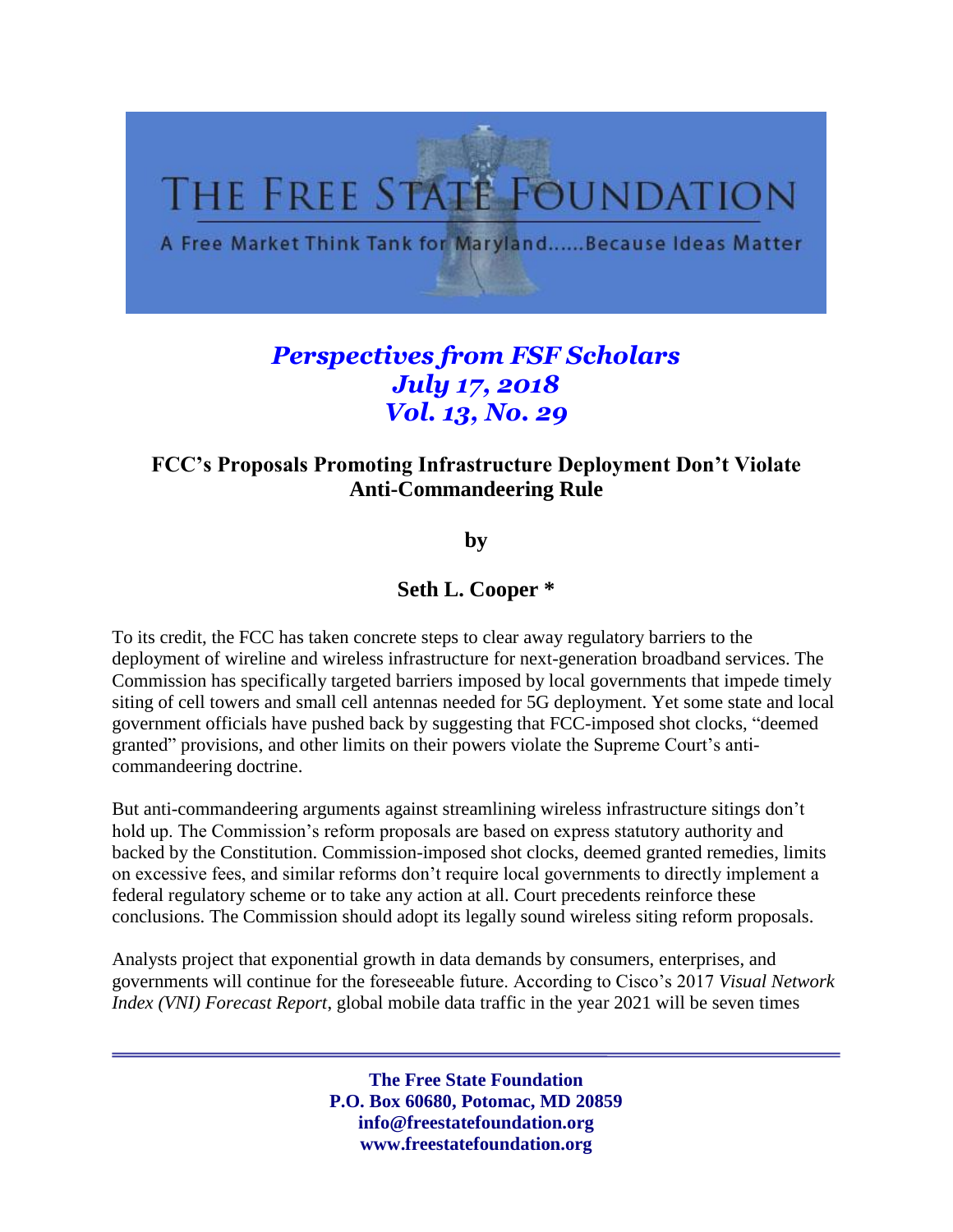higher than in 2016. Average Internet data traffic for North American users will total 181 GB in 2021. A June 2018 Ericsson Mobility [Report](https://www.ericsson.com/assets/local/mobility-report/documents/2018/ericsson-mobility-report-june-2018.pdf) forecasts 43% compound annual growth in global data traffic over the next five years. Sharp increases in wireline data traffic also will continue. Wireline facilities support Wi-Fi offloading and backhaul for wireless traffic.

Supplying these future demands depends on strong capital investment and timely construction of fiber broadband facilities. Prompt siting of cell towers and placement of small cell antennas are also critical to 5G. These advanced networks will be heavily relied on to deliver Internet-of-Things (IoT) and other innovative services.

The FCC understands these time-sensitive network deployment needs. Correctly, the Commission also has recognized that federal regulations have posed barriers to new infrastructure investment and build-out. In its *Wireless Infrastructure Order* (2018), the Commission streamlined small cell deployment critical for 5G network deployment by exempting small antennas from NEPA and NHPA requirements. That order was particularly important because, according to [Accenture,](https://newsroom.accenture.com/content/1101/files/Accenture_5G-Municipalities-Become-Smart-Cities.pdf) 5G networks will depend on 10 to 100 times as many antenna locations as 3G and 4G networks. Additionally, in its *Wireline Infrastructure Order* (2018), Commission streamlined network notification for legacy voice services and low-speed data services, better allowing providers to retire outdated systems and focus their resources on advanced network service deployments.

The Commission has similarly recognized that local permitting processes and fees have posed major barriers to new infrastructure investment and build-out. It has proposed to issue rules that would remove such barriers and speed up 5G network deployment. In June 2017, Free State Foundation President Randolph May and I filed [public comments](http://www.freestatefoundation.org/images/FSF_Comments_Re_Accelerating_Wireless_Broadband_Deployment_by_Removing_Barriers_to_Infrastructure_Investment_061517.pdf) in the Wireless Infrastructure proceeding recommending the Commission: (1) adopt a "deemed granted" remedy when local governments fail to act upon infrastructure siting applications within the Commission's "shot clock"; (2) reduce colocation "shot clock" timeframes from 90 days to 60 days; and (3) set standards for identifying actions that "prohibit or have the effect of prohibiting" wireless services. These and other reforms proposed in that proceeding – including limiting excessive permit fees and prohibiting discriminatory denials of access to public rights-of-ways – would leave intact local governments' basic decisionmaking authority to approve or deny permit applications.

A June letter to the FCC filed on behalf of cities such as Atlanta, Boston, and more argues that federalism principles prohibit many of the Commission's recently adopted or proposed infrastructure deployment reforms. And the letter argues the Supreme Court's June 2018 anticommandeering decision in *Murphy v. NCAA* disallows the Commission from adopting reduced shot clock timeframes, "deemed granted" remedies, limits on permit fees, and more. Other state and local government officials have also invoked the anti-commandeering doctrine. However, on closer examination, those arguments don't hold up.

*Murphy* reaffirmed the anti-commandeering doctrine that is frequently associated with the 10th Amendment's proviso: "The powers not delegated to the United States by the Constitution, nor prohibited by it to the States, are reserved to the States respectively, or to the people." According to Supreme Court in *Murphy*: "The anticommandeering doctrine… is simply the expression of a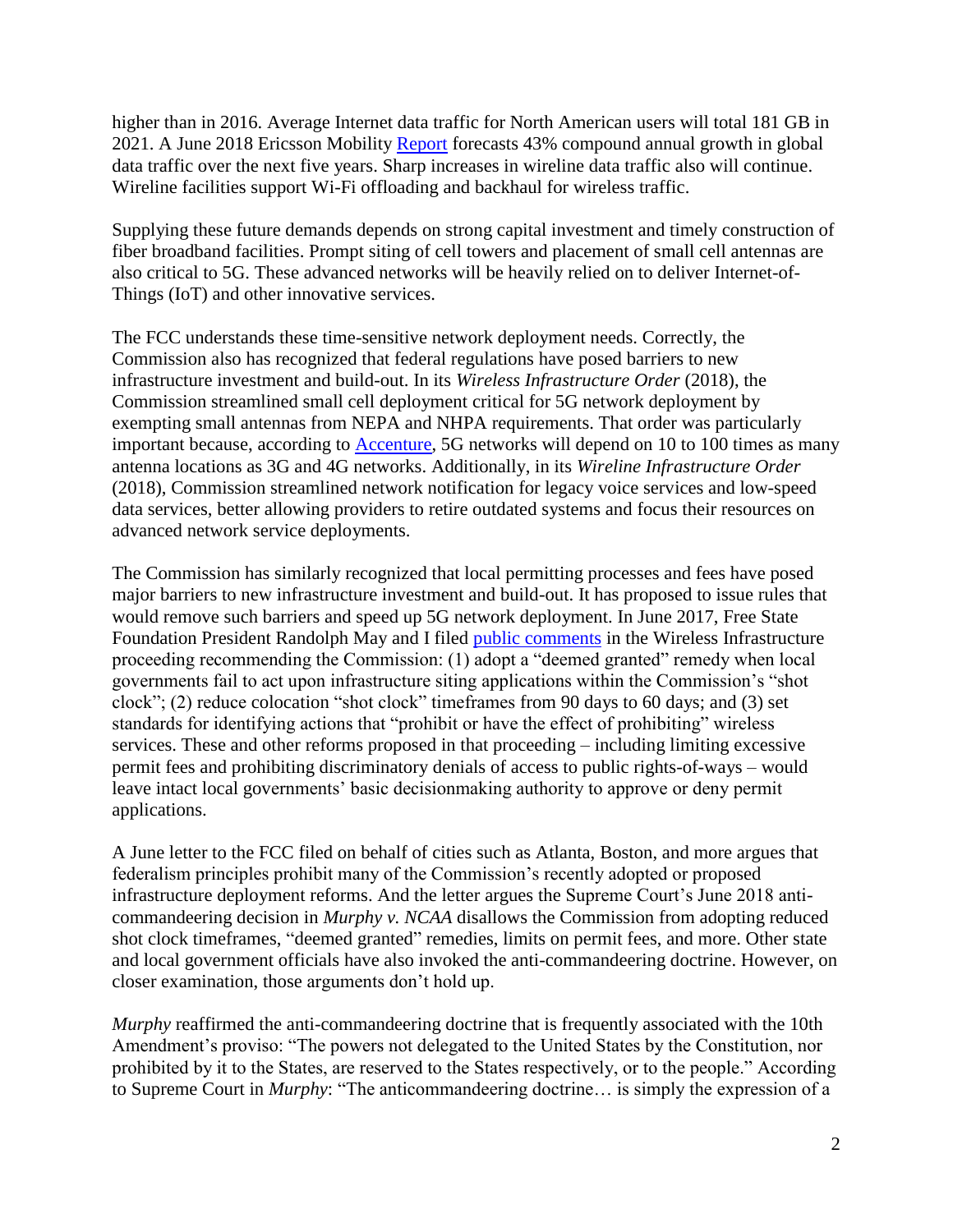fundamental structural decision incorporated into the Constitution... to withhold from Congress the power to issue orders directly to the States." That is, the anti-commandeering doctrine bars the federal government from requiring state and local government officials to directly administer federal regulatory schemes and from telling states what they must permit or prohibit.

Yet all or nearly all the FCC's proposed wireless infrastructure siting reform proposals easily avoid anti-commandeering problems. As an initial matter, the FCC's proposals regarding "deemed granted" remedies, shot clocks, as well as implementing guidance on prohibitive actions and excessive fees are based on express grant of authority by Congress. Sections 253(a) of the Communications Act and 332(c)(7)(B)(i)(II) of the Telecommunications Act of 1996 both prohibit local government actions that "prohibit or have the effect of prohibiting" telecommunications services. And although local governments may charge fees for use of rightsof-way, Section 253(c) states that fees must be "fair and reasonable compensation" and assessed on a "competitively neutral and nondiscriminatory basis." Under Section 253(d), the Commission has express authority to preempt state and local regulations that the Commission determines are contrary to federal law. These statutory provisions, in turn, are squarely based on Congress's constitutional power to regulate interstate commerce under Article I, Section 8.

Importantly, the Commission's wireless infrastructure siting proposals do not directly order state or local governments to administer federal regulatory schemes. Nor do the Commission's proposals regarding "deemed granted" remedies, shot clocks, effective prohibitions or excessive fees require local government officials to permit or prohibit certain actions. Rather, force of federal law via agency preemption would bar impermissible local government actions or excessive fees – without the Commission standing in the shoes of local government officials. If the Commission's proposals were adopted, state and local governments would not need to do anything. Local officials' inaction on wireless infrastructure permit applications would result in their being granted by operation of federal law.

Indeed, the Commission's infrastructure reforms – both proposed and recently adopted – are categorically distinct from federal statutory provisions that the Supreme Court has struck down on anti-commandeering grounds. In *Murphy*, the Court ruled that a federal statute's prohibition of state authorization of sports gambling violated the anti-commandeering rule. The statute "unequivocally dictate[d] what a state legislature may and may not do… as if federal officers were installed in state legislative chambers and were armed with the authority to stop legislators from voting on any offending proposals."

In *New York v. United States* (1992), the Court struck down a federal law requiring a state, under certain circumstances, either to assume ownership and liability for radioactive waste or to "regulat[e] according to the instructions of Congress." And in *Printz v. United States* (1997), the Court struck down a federal statute requiring state and local law enforcement officers to conduct background checks and related functions for handgun license applications. By contrast, the FCC has not proposed to strong-arm local government officials into allowing or prohibiting anything, nor has the FCC proposed to dragoon local government officials into servicing a federal regulatory program.